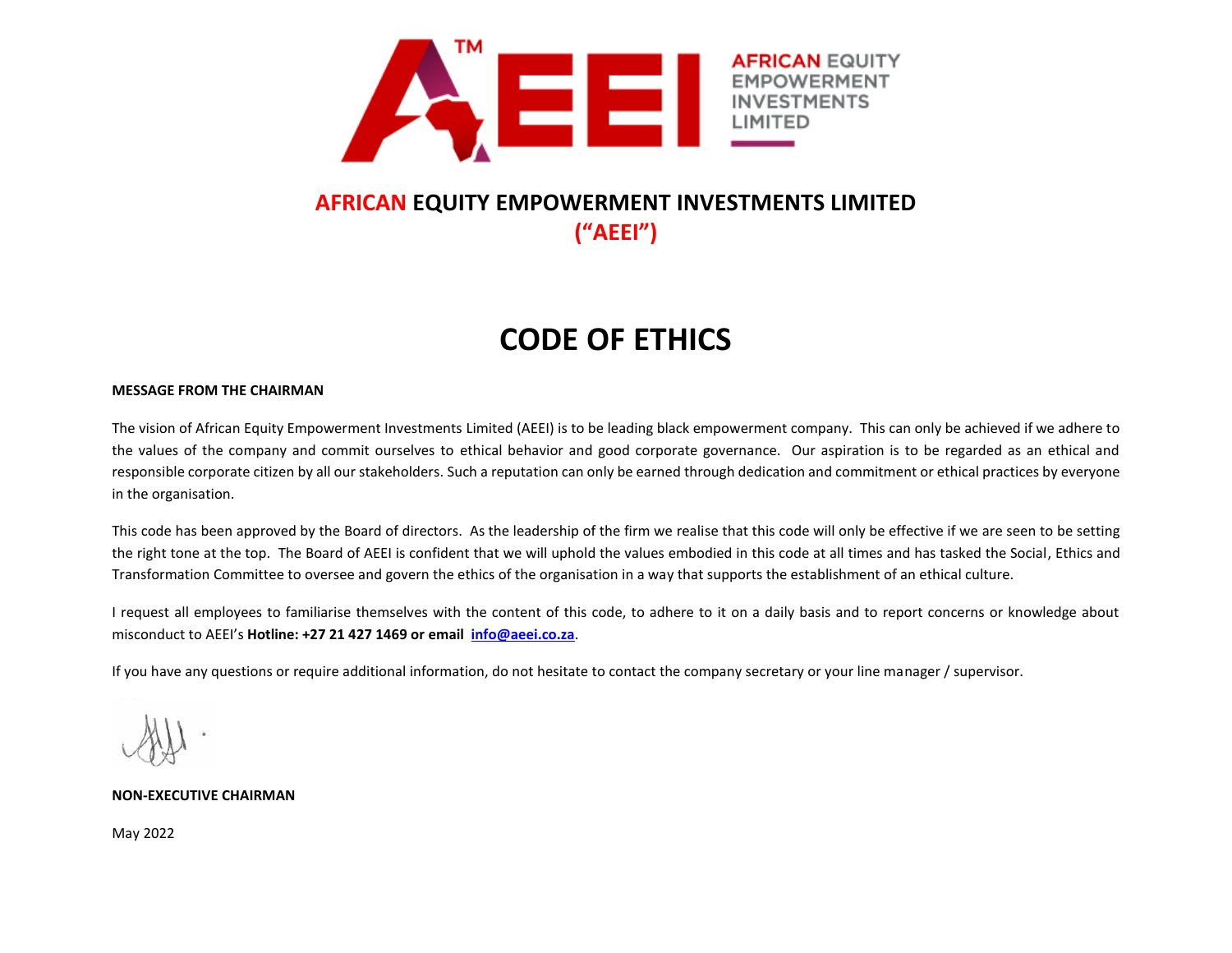# **OUR VALUES AND OUR STAKEHOLDERS**

The AEEI Groups values should always guide all our actions. Although they are all important, some values are specifically relevant with regard to particular stakeholder groups, as indicated in the table below.

| Stakeholder Group                                                                                                             |           |           |           | <b>Shareholders</b> | Communities |            |             |           |
|-------------------------------------------------------------------------------------------------------------------------------|-----------|-----------|-----------|---------------------|-------------|------------|-------------|-----------|
|                                                                                                                               | Consumers | Customers | Employees |                     |             | Government | Competition | Suppliers |
|                                                                                                                               |           |           |           |                     |             |            |             |           |
| Values                                                                                                                        |           |           |           |                     |             |            |             |           |
|                                                                                                                               |           |           |           |                     |             |            |             |           |
| Respect and trust                                                                                                             |           |           |           |                     |             |            |             |           |
|                                                                                                                               |           |           |           |                     |             |            |             |           |
| People - Development<br>and recognition of people                                                                             |           |           |           |                     |             |            |             |           |
| Integrity                                                                                                                     |           |           |           |                     |             |            |             |           |
|                                                                                                                               |           |           |           |                     |             |            |             |           |
|                                                                                                                               |           |           |           |                     |             |            |             |           |
| Accountability                                                                                                                |           |           |           |                     |             |            |             |           |
| Stakeholders                                                                                                                  |           |           |           |                     |             |            |             |           |
|                                                                                                                               |           |           |           |                     |             |            |             |           |
| Commitment                                                                                                                    |           |           |           |                     |             |            |             |           |
| Growing<br>Investment<br>$\overline{\phantom{a}}$                                                                             |           |           |           |                     |             |            |             |           |
| shareholder value through                                                                                                     |           |           |           |                     |             |            |             |           |
| innovation and                                                                                                                |           |           |           |                     |             |            |             |           |
| superior performance                                                                                                          |           |           |           |                     |             |            |             |           |
|                                                                                                                               |           |           |           |                     |             |            |             |           |
| Leading with courage                                                                                                          |           |           |           |                     |             |            |             |           |
| Caring because there is                                                                                                       |           |           |           |                     |             |            |             |           |
| respect for one another                                                                                                       |           |           |           |                     |             |            |             |           |
| Critical relevance to stakeholder group<br>Limited relevance to stakeholder group<br>Important relevance to stakeholder group |           |           |           |                     |             |            |             |           |
|                                                                                                                               |           |           |           |                     |             |            |             |           |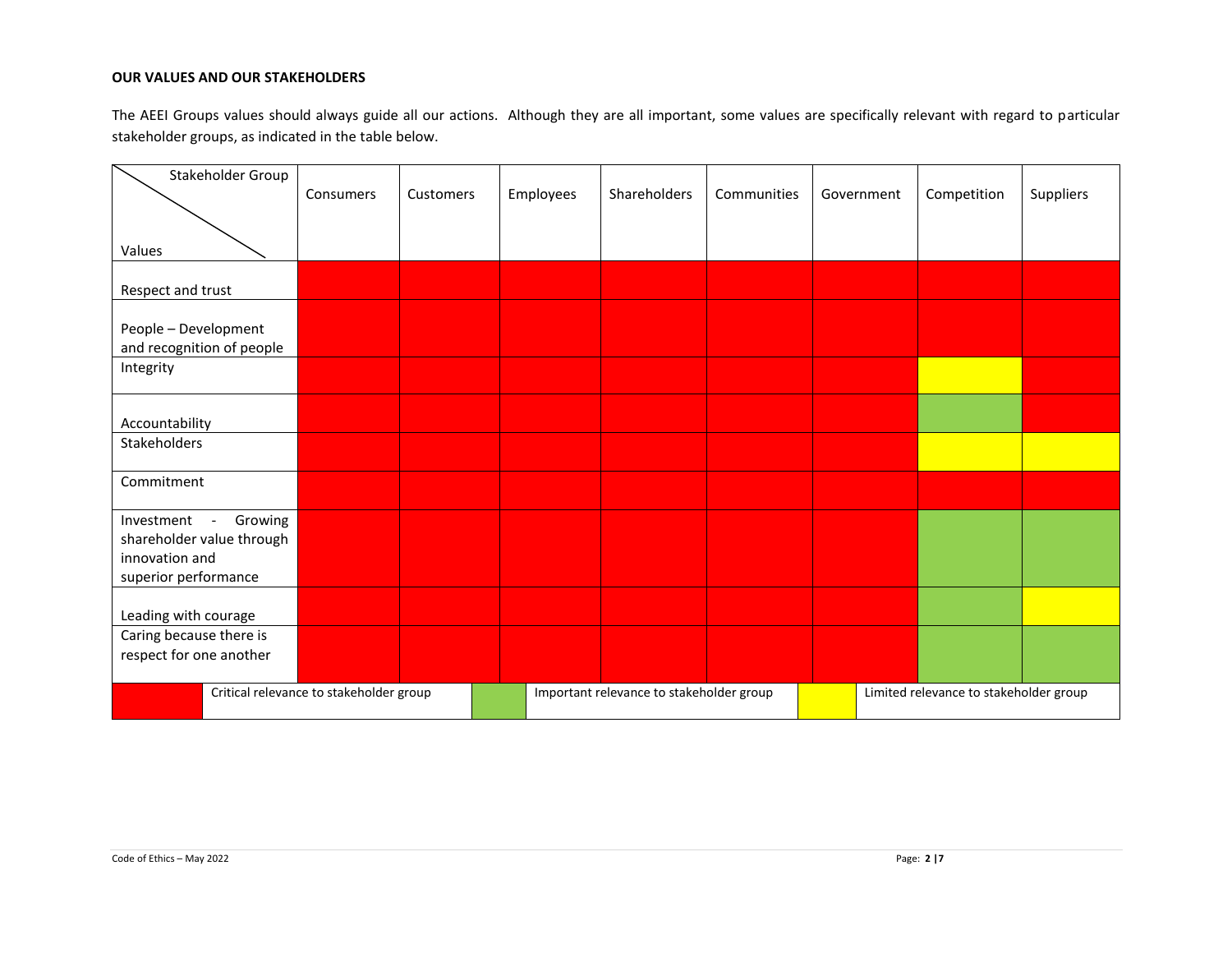# **QUICK TEST**

A Code of Ethics is never intended to provide all answers to every conceivable question about ethical behavior. Common sense can often guide decision making, and the following "quick test" questions can be applied whenever anyone has doubts about specific behaviours.

- Is it legal? If not do not it!
- Does it feel wrong? If it does do not do it!
- Will you try to hide it? If you will do not do it!
- Will you or someone else gain at the expense of the company? If the answer is yes do not do it!

# **PRACTICAL GUIDELINES**

As a minimum requirement, the laws of the country should always be adhered to. But ethical behaviour should go beyond legal compliance. The practical guidelines in this section should always be consulted and – if in doubt – the company secretary or your supervisor / line manager should be approached. Where appropriate, reference is made to a more detailed HR Policy. All references to AEEI or the AEEI Group are applicable to all group companies.

| <b>ETHICAL ISSUE</b>                    | <b>PRACTICAL GUIDELINE</b>                                                                                                                                                                                                                                                                                                                                                                                                                                                                                                                                                                                                                         | <b>RELEVANT POLICY</b>           |     |
|-----------------------------------------|----------------------------------------------------------------------------------------------------------------------------------------------------------------------------------------------------------------------------------------------------------------------------------------------------------------------------------------------------------------------------------------------------------------------------------------------------------------------------------------------------------------------------------------------------------------------------------------------------------------------------------------------------|----------------------------------|-----|
| Conflicts of interest                   | Employees will sometimes be confronted with a conflict between their personal interests and the interests of the<br>company. Conflicts should preferably be avoided but where they occur should be declared and managed properly.<br>Examples of potential conflicts that should be avoided are:<br>Giving or receiving gifts or entertainment of excessive value<br>$\bullet$<br>Having a second job without proper disclosure / or authorisation<br>$\bullet$<br>Having an undisclosed financial interest (direct or indirect, e.g. through a spouse or close family member)<br>$\bullet$<br>in a supplier or business partner of the AEEI Group | General                          |     |
| Bribery, corruption, theft<br>and fraud | No form of bribery, corruption, theft or fraud will be tolerated. This includes petty theft – the principle is regarded<br>as more important than the potential loss to the Company. The Prevention and Combating of Corrupt Practices Act<br>clearly defines the offense of corruption, and training programmes will assist employees to develop a good<br>understanding of the legal requirements in this regard. Any activity that falls within this category is illegal and could<br>lead to summary dismissal. In addition, AEEI will provide full cooperation with the authorities to assist criminal<br>investigations                      | Disciplinary Action              |     |
| Fair competition                        | Any form of price fixing, bid rigging and market division is not only unethical but also illegal. AEEI will not tolerate any<br>uncompetitive behavior and disciplinary action will be taken against offenders - this could lead to dismissal and AEEI<br>will cooperate with the authorities to assist criminal investigations.                                                                                                                                                                                                                                                                                                                   | Competition<br>Compliance Policy | Law |
|                                         |                                                                                                                                                                                                                                                                                                                                                                                                                                                                                                                                                                                                                                                    |                                  |     |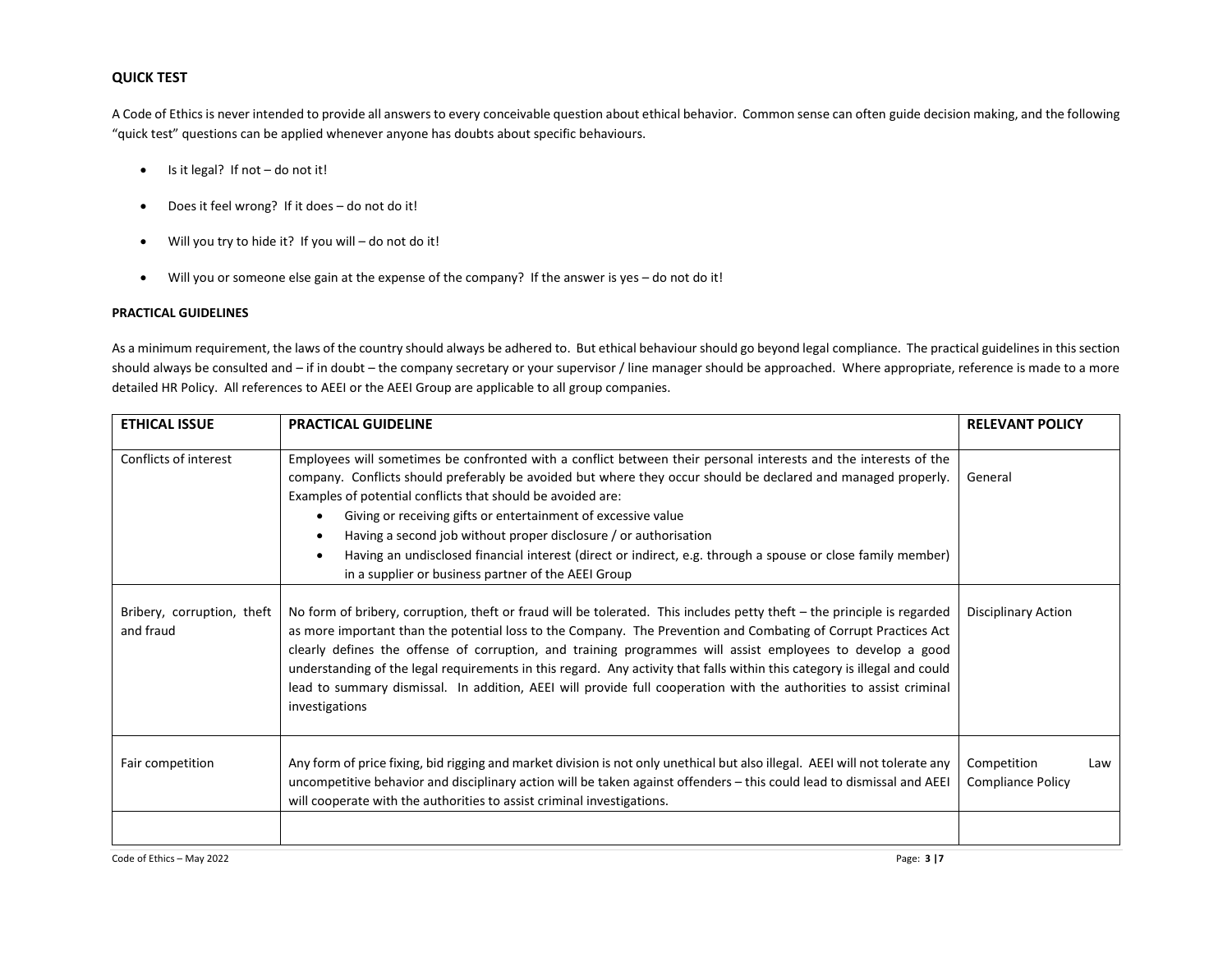| Insider trading                 | A closed period for trading in AEEI shares is maintained for prescribed period to prevent any insider trading of Group<br>shares. (These periods apply at least every six months from 28 February and 30 August respectively until the<br>publication of the interim or annual financial results.), or any period when the Company is trading under a cautionary<br>announcement.<br>The definition of an insider can be found in the Insider Trading Policy.                                                                                                                                                                                                                                                                                                                                                                                                                 | <b>Insider Trading Policy</b>                                                                                                                            |
|---------------------------------|-------------------------------------------------------------------------------------------------------------------------------------------------------------------------------------------------------------------------------------------------------------------------------------------------------------------------------------------------------------------------------------------------------------------------------------------------------------------------------------------------------------------------------------------------------------------------------------------------------------------------------------------------------------------------------------------------------------------------------------------------------------------------------------------------------------------------------------------------------------------------------|----------------------------------------------------------------------------------------------------------------------------------------------------------|
| Accurate record keeping         | All records and supporting documents must accurately describe and reflect the nature of the underlying transactions.<br>No undisclosed or unrecorded account, fund or asset will be established or maintained.                                                                                                                                                                                                                                                                                                                                                                                                                                                                                                                                                                                                                                                                | Employment; Payroll; Car<br>benefit; Travel, accom &<br>entertainment;<br><b>Skills</b><br>Dev; Study assistance;<br>Disciplinary Action; Tariff<br>list |
| Safety and Health               | AEEI is committed to maintaining high occupational health and safety standards in respect of its employees and<br>clients. Occupational health and safety is monitored at unit and divisional level, with regular inspections performed<br>at all premises and the results reported to senior management.<br>The company has adopted a code of good practice regarding HIV/AIDS. The code aims at creating a caring, non-<br>discriminatory work environment in which people living with HIV or AIDS are able to be open about their health status<br>without fear of stigma or rejection. At the same time, it aims to create balance between the right and responsibilities<br>in the workplace                                                                                                                                                                             | HIV/AIDS                                                                                                                                                 |
| Environment                     | AEEI strives to ensure that best practices are being applied in respect of environmental management. Systems to<br>support and measure such behaviour have been implemented across the group. The focus is on limiting<br>environmental risks in relation to the production processes to the minimum, and managing these effectively.<br>Pollution prevention measures are in place, with proper monitoring and reporting take place at unit and divisional<br>level. The diverse nature of the various businesses within the Group dictates that systems and processes for<br>monitoring environmental governance are different and particular. Therefore, the respective divisional management<br>teams are responsible for the research of best-practice processes in each particular business, as well as to ensure that<br>these practices are implemented and monitored | <b>Group Divisional</b><br>Environmental Policy in<br>process                                                                                            |
| <b>ETHICAL ISSUE</b>            | <b>PRACTICAL GUIDELINE</b>                                                                                                                                                                                                                                                                                                                                                                                                                                                                                                                                                                                                                                                                                                                                                                                                                                                    | <b>RELEVANT POLICY</b>                                                                                                                                   |
| Diversity and<br>Transformation | AEEI is committed to transformation and cultural diversity aligned to the principles enshrined in the South African<br>constitution. The company views transformation as a business imperative and is committed to the implementation<br>of employment equity. The company promotes an inclusive culture that values diversity in the workplace. We<br>subscribe to the principles of employment equity and transformation in the belief that the development of its people<br>is a moral obligation as well as an investment in the sustainability of AEEI. Recruitment, employment and                                                                                                                                                                                                                                                                                      | Transformation                                                                                                                                           |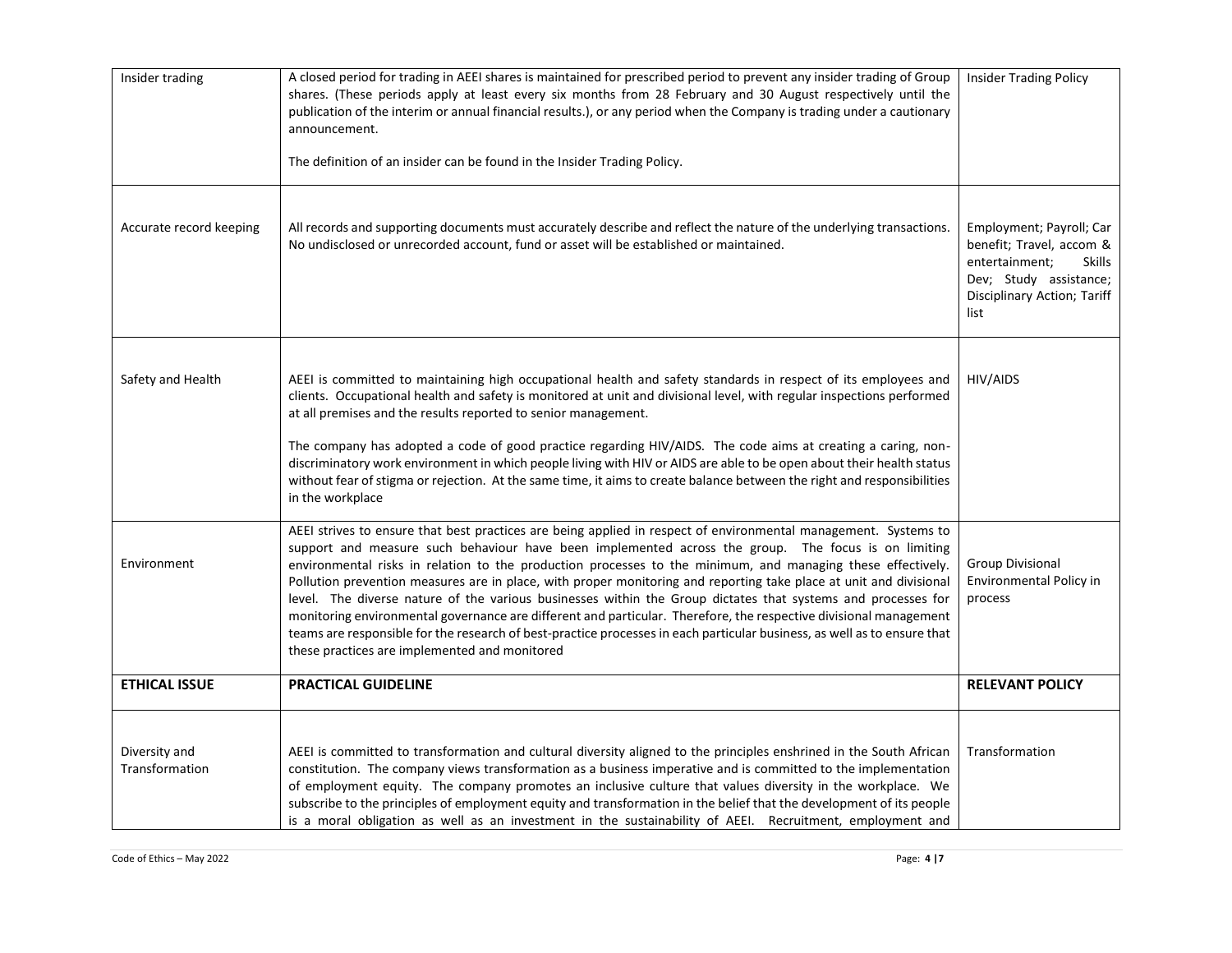|                                            | remuneration will be based on suitability for the work to be performed, measured against the excellent standards to<br>which AEEI aspires, and reward will be fair and adequate.                                                                                                                                                                                                                                                                                                                                                                                                                                                     |                                                        |
|--------------------------------------------|--------------------------------------------------------------------------------------------------------------------------------------------------------------------------------------------------------------------------------------------------------------------------------------------------------------------------------------------------------------------------------------------------------------------------------------------------------------------------------------------------------------------------------------------------------------------------------------------------------------------------------------|--------------------------------------------------------|
| Travel, Accommodation<br>and Entertainment | Travel, accommodation and entertainment should be consistent with the needs of the business and should be used<br>as appropriately as possible to accomplish business objectives in a cost-efficient manner and in keeping with normal<br>company requirements.                                                                                                                                                                                                                                                                                                                                                                      | Travel, Accommodation<br>and Entertainment             |
| <b>Company Assets</b>                      | Company assets should be used to further the interests of the business. In certain cases it may be acceptable for<br>employees to make limited use of such assets for personal purposes, e.g. the occasional personal phone call or using<br>access to the Internet to do banking etc. Use of company assets is regulated through existing HR policies and<br>procedures manuals and these documents should be consulted.                                                                                                                                                                                                            | Cellphone; Car benefit;<br>Electronic<br>Communication |
| Sexual Harassment                          | AEEI regards sexual harassment as harmful to the working environment. It can also have distressing effects upon<br>health, confidence, morale, performance and productivity of those affected by it. All employees have the right to<br>work in a pleasant and productive environment where individual rights and the dignity of each employee are<br>respected. This includes the right to work in an environment that is free from sexual and other forms of harassment.<br>Furthermore, all employees share the responsibility for fostering a pleasant working atmosphere, which allows<br>optimum performance and productivity. | The Way we Work                                        |
| Fair treatment of all<br>employees         | Human Resource policies define the relationship between the company and employees and aim to ensure fair and<br>consistent treatment of all. This includes fairness in terms of job levels and job descriptions within different divisions<br>and equitable spread of workloads. These policies also reflect dynamic changes taking place in the South African<br>workplace, with increasing focus on issues such as employment equity, affirmative action and training and<br>development.                                                                                                                                          | <b>Employment</b> ; Skills<br>Development              |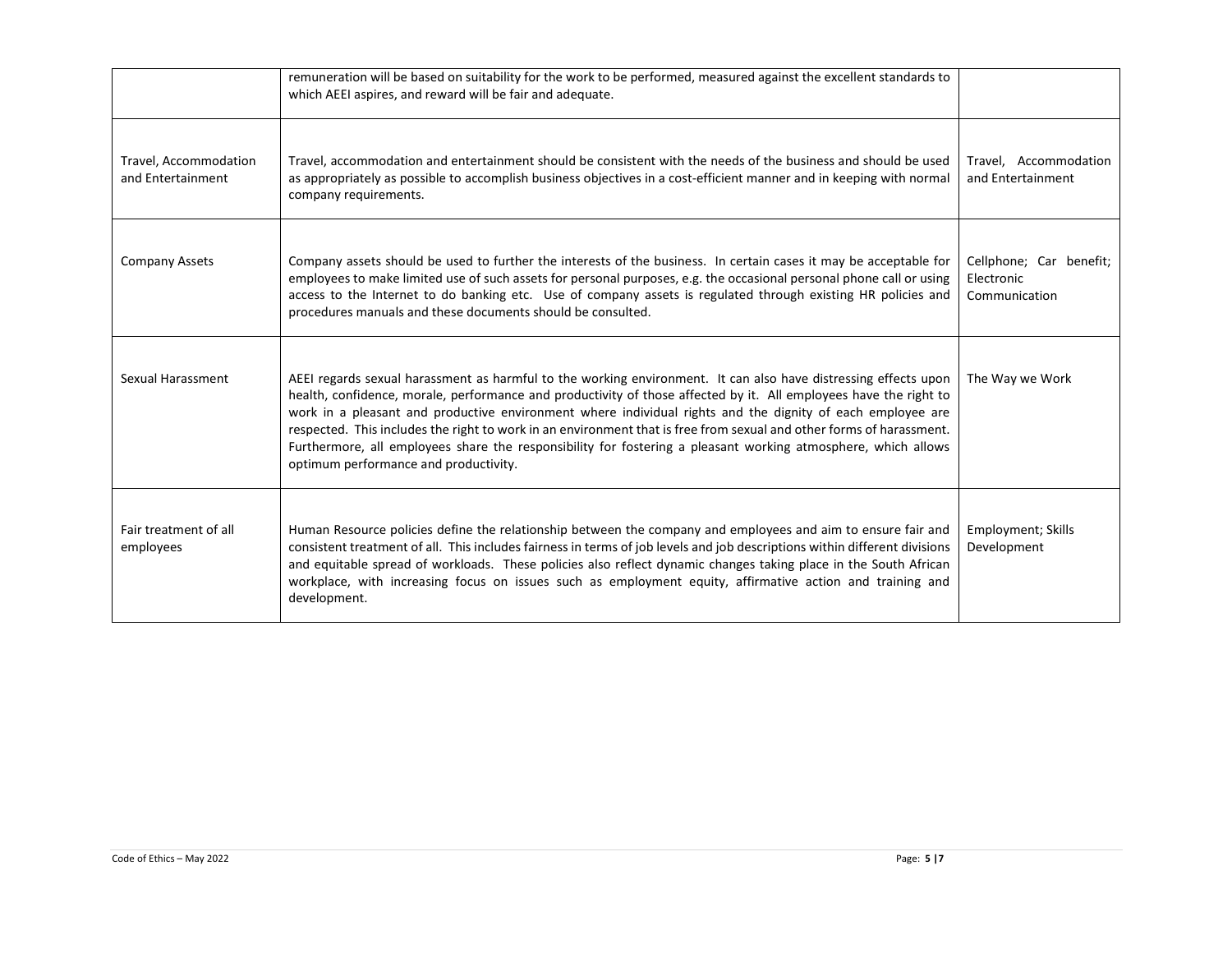| <b>ETHICAL ISSUE</b>                   | <b>PRACTICAL GUIDELINE</b>                                                                                                                                                                                                                                                                                                                                                                                                                                                                                                                                                                                                                                                                                                                                                                                                                                                                                                                                                                                                                                                                                                                                                                                                                                         | <b>RELEVANT POLICY</b>    |
|----------------------------------------|--------------------------------------------------------------------------------------------------------------------------------------------------------------------------------------------------------------------------------------------------------------------------------------------------------------------------------------------------------------------------------------------------------------------------------------------------------------------------------------------------------------------------------------------------------------------------------------------------------------------------------------------------------------------------------------------------------------------------------------------------------------------------------------------------------------------------------------------------------------------------------------------------------------------------------------------------------------------------------------------------------------------------------------------------------------------------------------------------------------------------------------------------------------------------------------------------------------------------------------------------------------------|---------------------------|
| Ethical purchasing and<br>human rights | AEEI is committed to ethical purchasing of all its products and services, and expect all its suppliers to respect basic<br>human rights, including a requirement to oppose child labour and inhumane working conditions. Whilst there is<br>currently no formal supply chain integrity system in place, all employees are encouraged to report concerns in this<br>regard to the Human Resources Manager. This particular component of the AEEI Group's Code of Ethics is<br>communicated to all our suppliers.                                                                                                                                                                                                                                                                                                                                                                                                                                                                                                                                                                                                                                                                                                                                                    | <b>Procurement Policy</b> |
| Corporate Social<br>Investment         | AEEI is committed to communities in which in which it serves and operates - improving the quality of life and focusing<br>on the education, development and socio-economic upliftment of the underdeveloped communities. The corporate<br>social investment strategy invests and deploys resources in programmes that promote sustainable social and<br>economic development education, HIV/AIDS education and community empowerment. The focus is on programmes<br>or projects that tie in with the Group's businesses and core capabilities in order to be supported internally.                                                                                                                                                                                                                                                                                                                                                                                                                                                                                                                                                                                                                                                                                 | General                   |
| <b>Employee Wellness</b>               | AEEI would like to ensure that it has well motivated, healthy and committed employees who are equipped with the<br>adequate life skills to make a meaningful contribution to the sustainability of the business and society in general.<br>Through its Wellness Awareness Programme the company attempts to create awareness and promote healthy living<br>through education and training and provide employees with the necessary life skills to improve their quality of life, to<br>pro-actively reduce the risks of health related claims and level of absenteeism and to promote productivity through<br>a more knowledgeable, healthy and empowered workforce.                                                                                                                                                                                                                                                                                                                                                                                                                                                                                                                                                                                               | <b>Employee Wellness</b>  |
| Personal Information                   | AEEI is committed to the protection of the personal information of all its employees as specifically required by the<br>Protection of Personal Information Act, No 4 of 2013 ("POPI"). All employees have the right to privacy as envisaged<br>in section 14 of the Constitution and, therefore, confidential and personal information shall not be processed or<br>transferred without the concerned employee's consent. The company has adopted a POPI Policy. The purpose of the<br>policy is to develop and secure sound and sustainable management of the processing of personal information within<br>the company by establishing principles, norms, standards and other requirements to (i) regulate the processing of<br>personal information in a manner which complies with the provisions of POPI and gives effect to the right of privacy<br>as envisaged in section 14 of the Constitution; (ii) govern the manner in which personal information is collected,<br>stored, recorded and transferred regardless of the form or medium thereof; (iii) regulate and prescribe the retention<br>of records and the period thereof; and (iv) ensure compliance with all other relevant legislation which governs the<br>processing of personal information. | POPI Policy               |

#### **ETHICAL CONDUCT AND BEHAVIOUR**